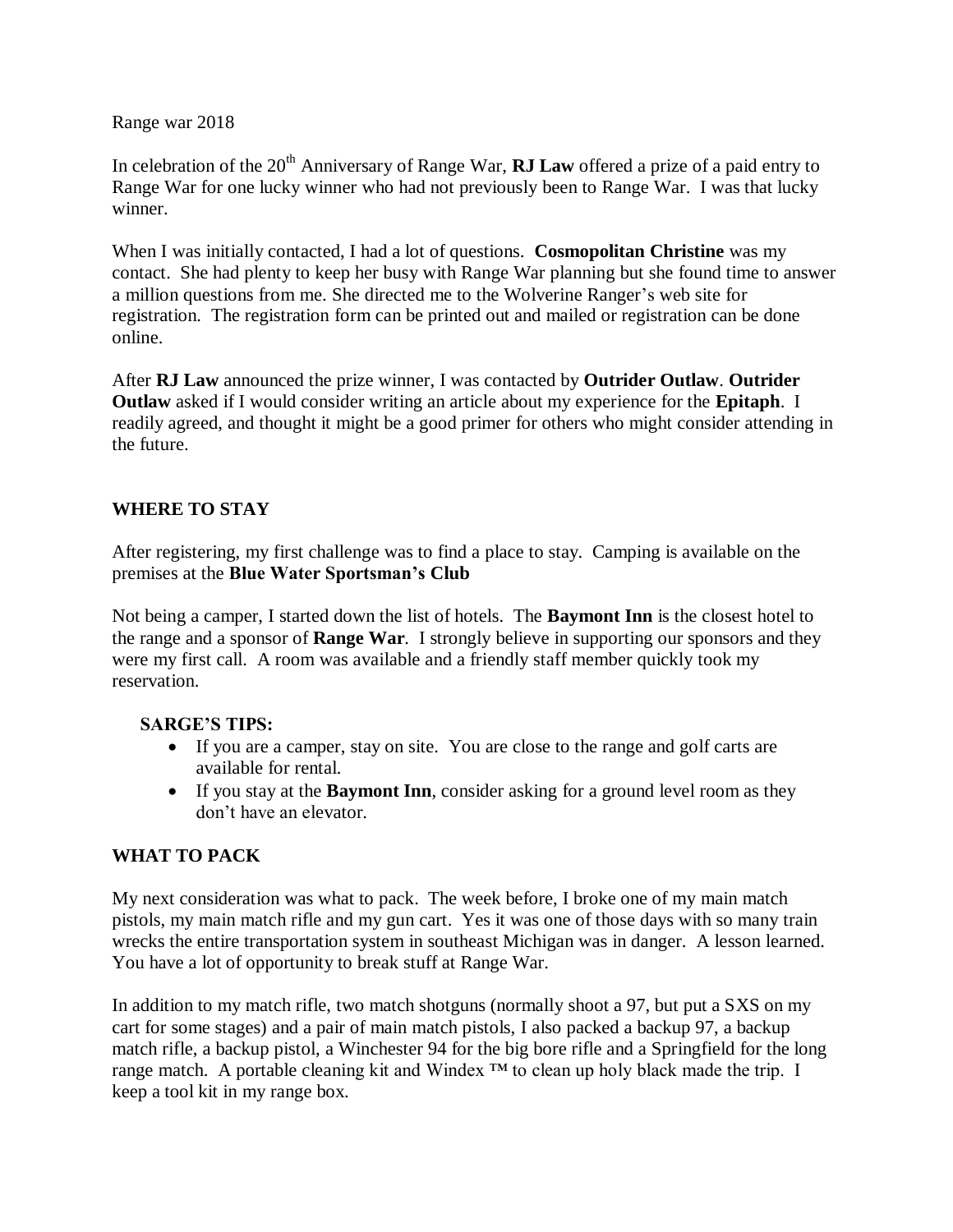Although there are popup canopies at each stage, an umbrella that attaches to my gun cart came in handy during a morning rain. A small folding stool lets me take pressure off my back and legs.

The Range War flyer suggests bringing 120 pistol rounds, 120 rifle rounds and 60 shotgun shells for the Main match. If you take part in side matches and Mini matches, I would at least double that amount. A minimum of eight rounds for each long range event you want to shoot (BP single shot, smokeless single shot, BP big bore lever gun, smokeless big bore lever gun) and extra shotgun shells for Cowboy trap.

I wore an outfit to the range on Friday, packed one outfit for Saturday and two for Sunday (a separate outfit for the banquet). This worked out perfect.

#### **SARGE'S TIPS:**

- If you think you might possibly need it once in a hundred years, bring it.
- If your category requires particular props, check twice to make sure they are packed.
- Take care of your feet. Extra socks and dry boots can be very important.
- Check the advanced weather forecast before you select your outfits for the weekend.

#### **CHECK IN**

Match check in begins on Thursday, with an RO1 class held that afternoon. Check in continues Friday which also offers a full calendar of events. **Cosmopolitan Christine** was handling check in when I arrived Friday morning. She handed out a packet that included a copy of the Shooter's Handbook.

If you haven't made a request to shoot with particular posse members, you will be assigned a posse. You will start on the same stage as your posse number on Saturday.

#### **SARGE'S TIPS:**

- Don't print the Shooter's Handbook, you will get a copy at Check in.
- If you haven't been to RO School I urge you to take this opportunity to attend.
- Write your Posse number down on you Shooter's Handbook.
- Signup for at least one of the Mini-matches to be held on Friday.

#### **FRIDAY**

Friday is a full day of events. You can sign up for a variety of matches on Friday including Wild Bunch and Plainsmen. An RO2 class is held in the afternoon.

Two Mini matches are held. One in the morning and the second in the afternoon. Each Mini match consists of four stages.

Speed events and long range side matches take place Friday. You can run rifle, pistol and shotgun side matches as many times as you want as long as no one is waiting. Each stage with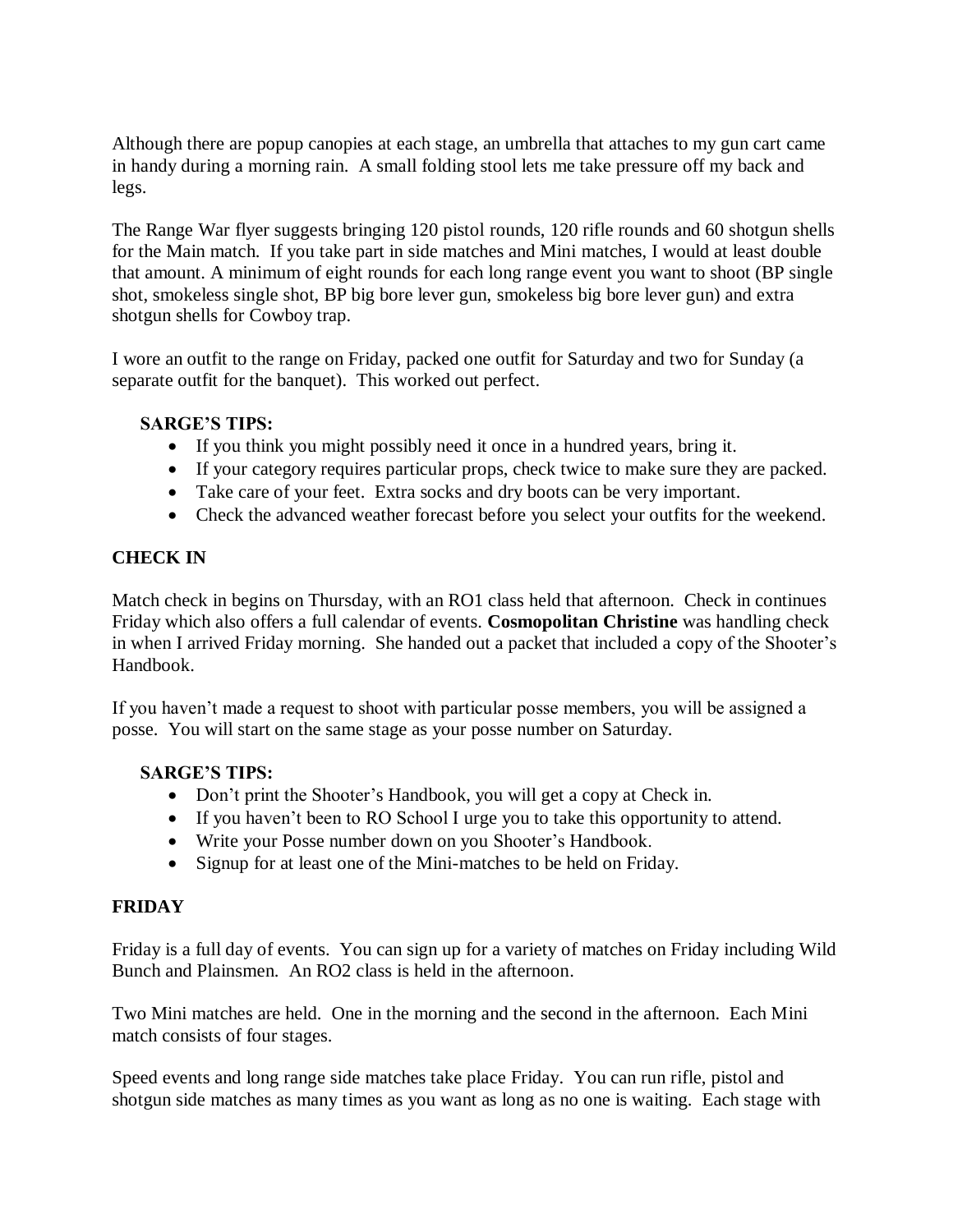rifle and pistol is ten rounds. Each stage with shotgun is four rounds. After speed rifle, pistol and shotgun, I managed to get to the derringer/pocket pistol, but only had a couple of chances to shoot the derringer. If you don't have your own, no worries, they have one you can borrow.

**Doc Noper** and his crew did a great job staging the long range events. Two steel targets are placed at 175 yards. One is a large square plate. The second one is a smaller silhouette plate. The competitor must first engage and hit the larger plate. Once the large plate is hit, the competitor engages the smaller silhouette. The event counts both time and hits. First time through the course counts. Shooter gets three warmup rounds and five rounds for score. I used an old Winchester 94 that belonged to my grandfather and my Springfield .45-70. If you see me, ask me the story about the Winchester.

Don't worry about food for lunch on Friday. Free pizza is served near the gates to the range at noon.

In addition to the shooting events, there is a vendor and swap and sell area set up. Bring cash. You will find everything from match guns to outfits to reloading equipment for sale.

You are on your own for dinner. We ate at **Theo's Family Restaurant** which is near the entrance to the **Baymont Inn**. Theo's is reasonably priced. I can vouch for their prime rib dinner.

### **SARGE'S TIPS:**

- Participate in at least one of the Mini matches. They give you some experience with the more interesting parts of the Main Match.
- Try the Speed events. They provide you with an idea of how you compare to other shooters and are great warm up drills for the Main match.

# **SATURDAY**

The Main match starts on Saturday morning at the gated entrance to the range. An opening ceremony and shooters safety meeting is held promptly at 8:30 am.

This is probably a good time to bring up mentors. So important in our sport when you are first starting out, but also helpful having someone show you the ropes at your first big match. In my case, **Outrider Outlaw** and **Longshot Lillian** took me under their wings, asking me to shoot with them on their relay. Before the match, they answered my many question and informed me about some of the nuances of the match such as signing the score card and picking up dessert at the banquet with your meal. Whoddathunk.

The range was divided in half with stages 1-5 on the north side and stages 6-10 on the south side. Posses 1-5 rotate through stages 1-5 on Saturday and moves over to 6-10 on Sunday. Posses 6- 10 were on the opposite side.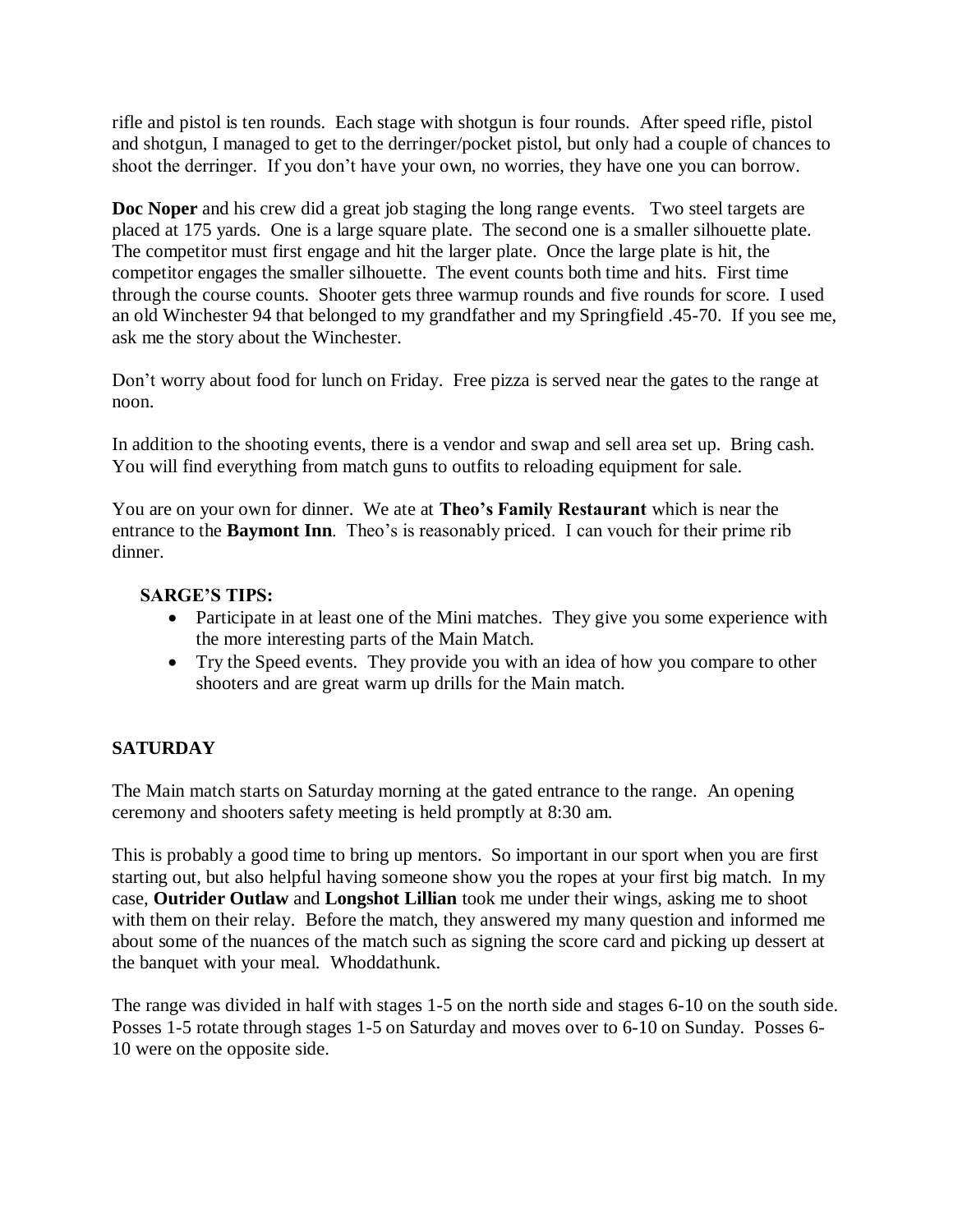Each Posse had a Posse Marshall, a Deputy Posse Marshall, and a couple more Timing Operators. Match Director **Deuce Stevens** did an excellent job selecting the Posse Marshall and Deputy. **Sauk Valley Stubby** was our PM and **DK Tracker** was Deputy Posse Marshall. **Sauk Trail Mike** and **Smokin Iron** assisted as TOs. I found these folks to be very knowledgeable and eager to help each participant. On one occasion, I asked for a rule clarification on my own equipment and on another I asked him to provide specific coaching on my final stage. He willingly provided accurate information and coaching. The coaching probably saved me from a dreaded procedural and saved my clean match (on my last set of targets on my last stage).

Our Posse had two official scorers. One entered the times and penalties into the score book, which the participant was required to sign. The second score keeper entered the data into a tablet. I didn't catch the names of these two ladies, but they seemed to enjoy the match and were a pleasure to be around. These volunteers deserve a big thank you from all the competitors.

In the evening, there are several Cowboy Trap side events. I didn't take part, but those who did seemed to enjoy themselves.

Lassiter put on a quick draw demonstration before dinner. The demonstration included a wee bit of humor. Those of us in attendance enjoyed Lassiter's show and the knowledge that he shared.

Saturday night there is an optional dinner served at the Clubhouse. Reservations were in advance and cost of tickets was very reasonable. Food was excellent and there was plenty of it. After dinner, a camp fire and sing along takes place in the campground. Bring your guitar if you play.

### **SARGE'S TIPS:**

- On your first day, and especially the first stage or two, step back and observe. This is your first time at a major match. It's OK to have jitters and take a breath. After the first stage, jitters were gone and it was easier to work into Posse job rotations,
- Don't be afraid to ask for coaching or rule clarification from the PM. In a discussion with **Sauk Valley Stubby**, he told me as a TO, he feels it is part of his job to provide coaching, especially when asked.
- I noticed the stages were written a bit differently than I was used to seeing. Pay attention during explanation of the stages. Don't be afraid to ask questions.
- Bring something to eat to the range. There was a food truck, but it was almost impossible to get near it.

#### **SUNDAY**

Cowboy Church is at 8:00 am. The Main match starts promptly at 9:00.

Sunday morning the Posses meet at 9:00 am at their first scheduled stage. I found everything seemed to go much smoother on Sunday. The Posse work rotation became more natural. The stages progressed much faster. The only issue on Sunday really seemed to be the weather. We enjoyed a bit of steady rain for the first stage of the day. Fortunately, **Silent Cal** came prepared with eyeglass wipes and towels. He readily shared his supplies with the entire Posse.